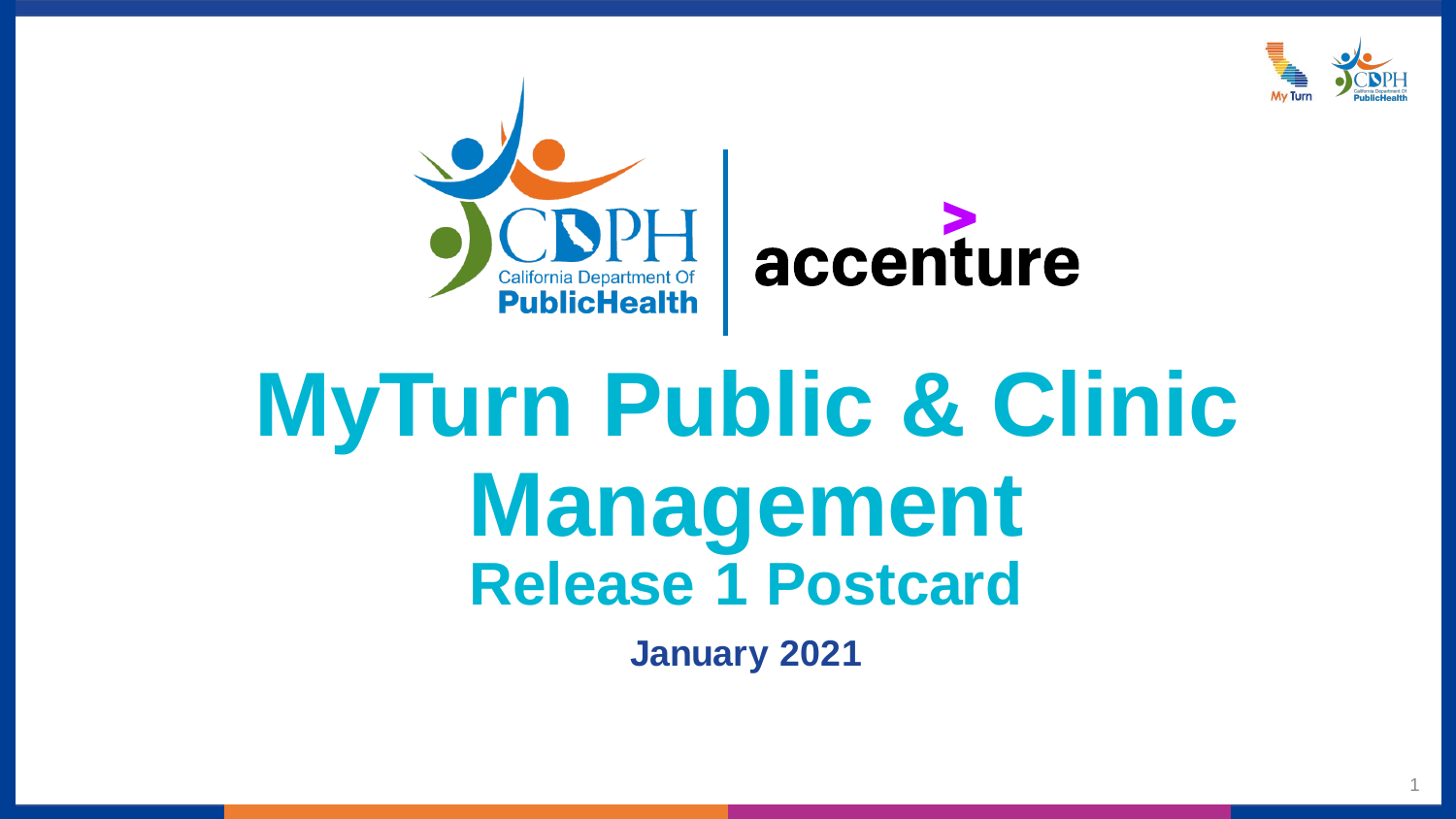## **MY TURN POSTCARD**



**Email message**

#### **MY TURN PUBLIC & CLINIC MANAGEMENT SYSTEM IS HERE!**

We are excited to announce the launch of My Turn, our Public and Clinic Management system, to support our "**Vaccinate all 58**" journey in our fight to overcome the Covid-19 pandemic. With My Turn, patients can schedule vaccination appointments via [Myturn.ca.gov](https://myturn.ca.gov/) (the Public side) and providers and local health jurisdictions can create and run clinics and administer vaccines to patients via the myCAVax platform (the Clinic side).

The following postcard shows the key My Turn features available today and provides a fast forward look into upcoming features.

Thank You.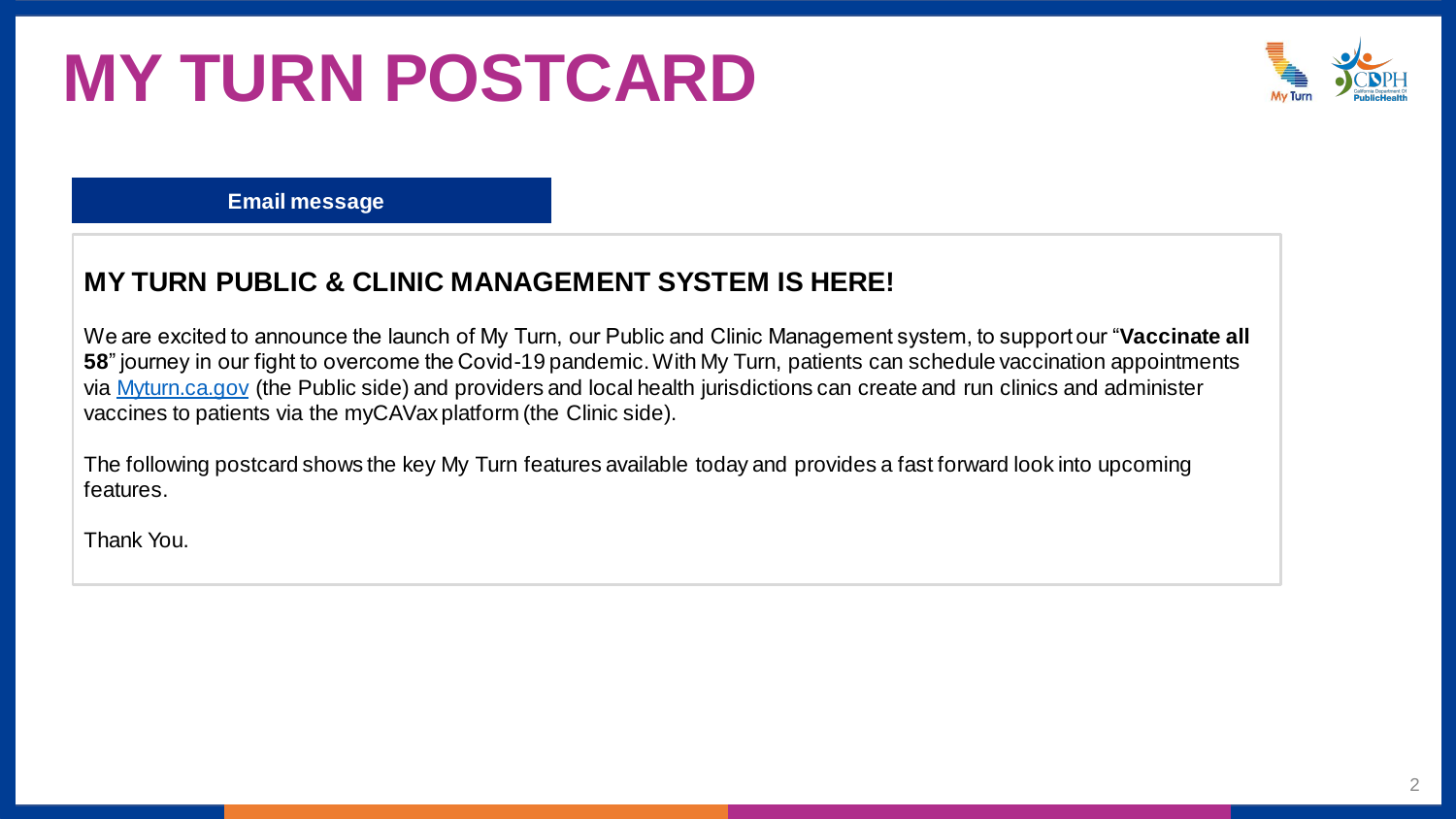





#### FEATURES AVAILABLE TODAY

 $\checkmark$  Patient Eligibility and Registration ✓ Patient Appointment Scheduling ✓ Email & SMS Appointment / Reminder **Notifications** 

✓ Clinic Management / Check-Ins & Walk-Ins ✓ Patient Vaccine Management ✓ Vaccine Inventory Decrement

✓ Immunization Data Transfers to IIS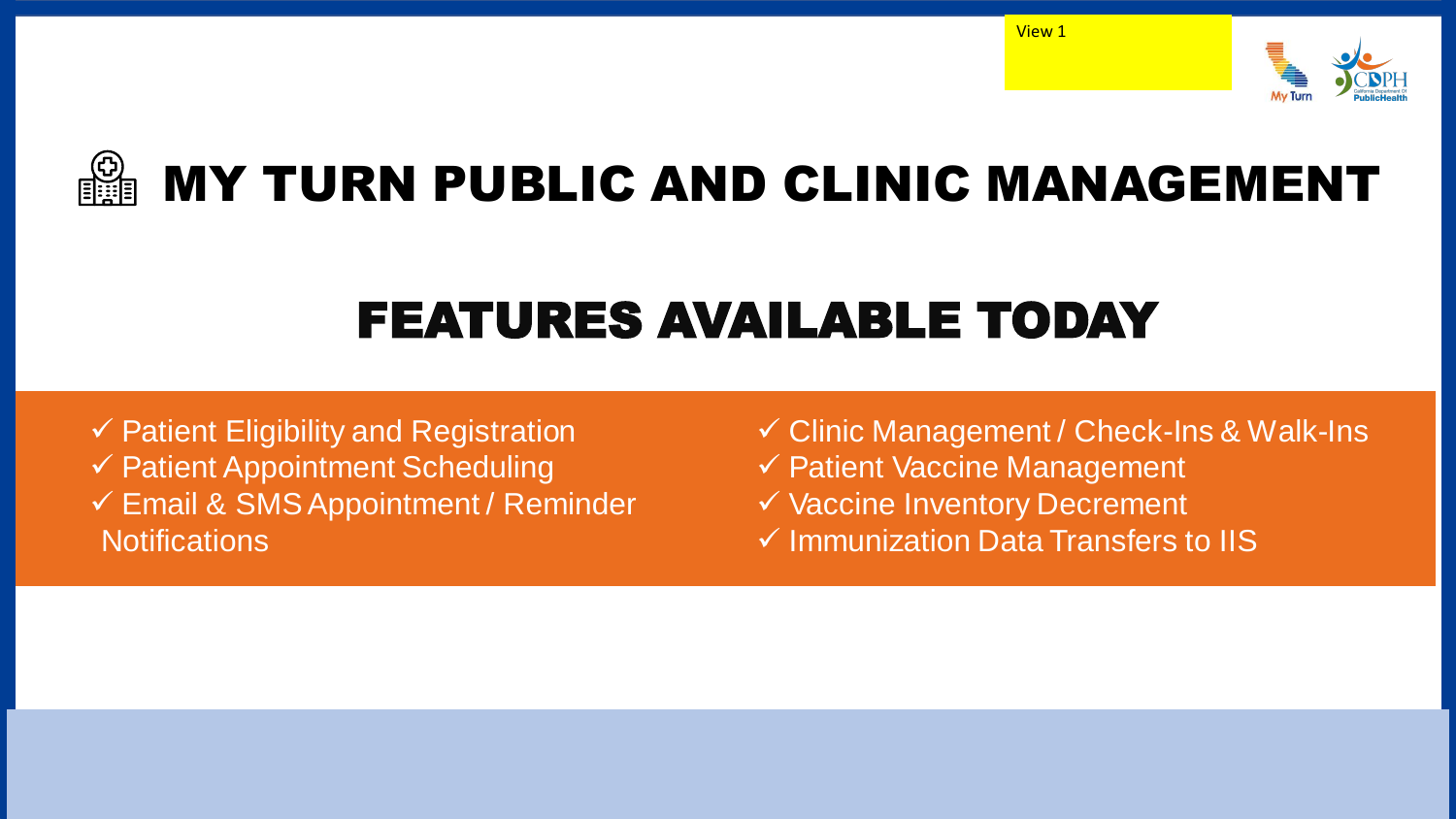



### FAST FOLLOW

✓ Mass Cancelations/Rescheduling ✓ Bulk Uploads to myCAVax

✓Vaccine Inventory Enhancements ✓ Electronic Health Records Integration